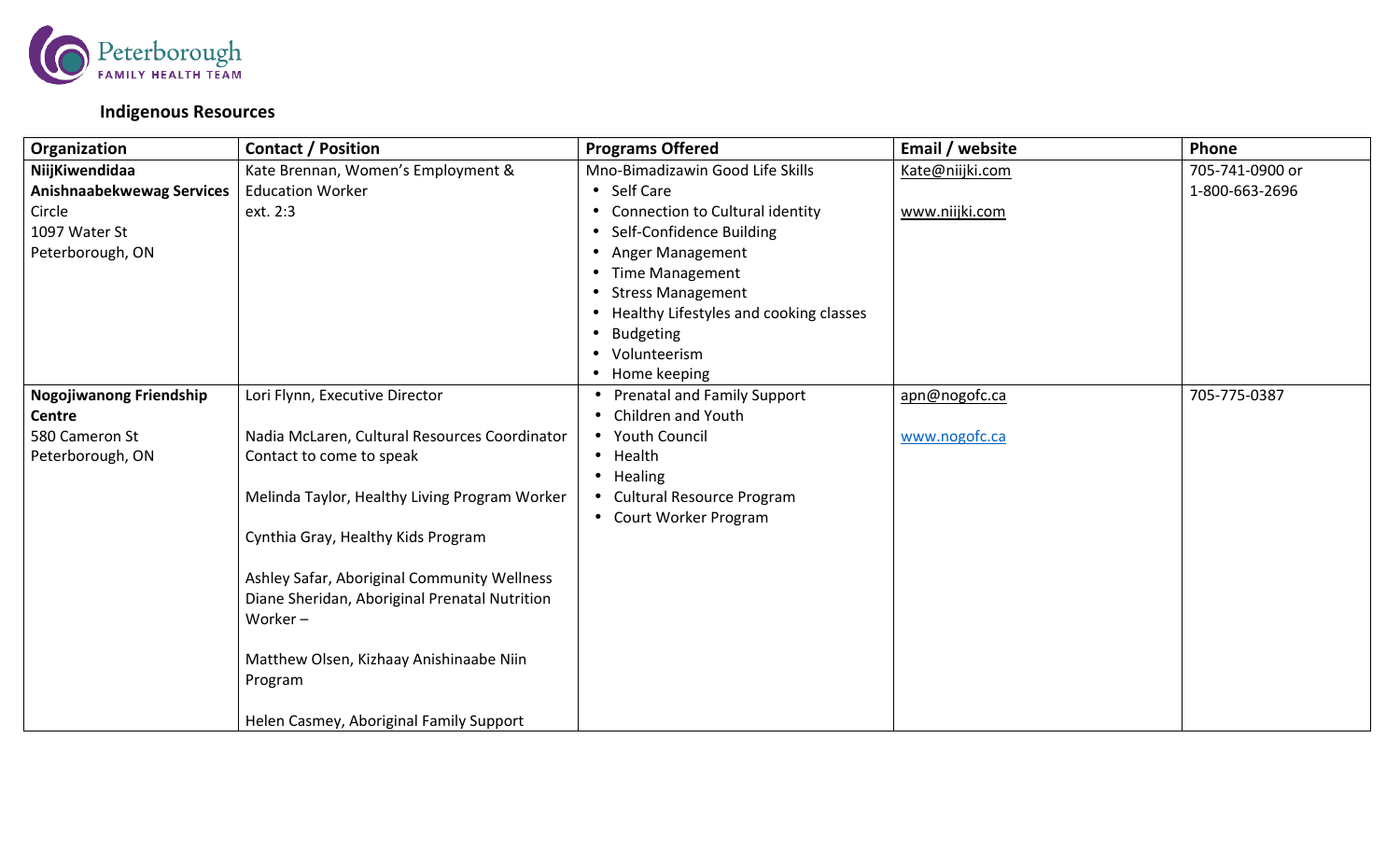

| Organization                                                                                                         | <b>Contact / Position</b>                               | <b>Programs Offered</b>                                                 | Email / website                      | Phone                                                                                                                       |
|----------------------------------------------------------------------------------------------------------------------|---------------------------------------------------------|-------------------------------------------------------------------------|--------------------------------------|-----------------------------------------------------------------------------------------------------------------------------|
|                                                                                                                      | Worker                                                  |                                                                         |                                      |                                                                                                                             |
|                                                                                                                      | Bailley Taylor, Aboriginal Court Worker                 |                                                                         |                                      |                                                                                                                             |
| <b>Central East Regional Cancer</b><br>Program                                                                       | Kathy MacLeod-Beaver, Aboriginal Navigator,<br>ext 2554 |                                                                         | kmacleodbeaver@lakeridgehealth.on.ca | 1-866-338-1778 or<br>1-905-576-8711                                                                                         |
| Kagita Mikam<br><b>Aboriginal Employment &amp;</b><br><b>Training</b>                                                |                                                         | 8 Satellite offices including:<br>Curve Lake; Hiawatha and Peterborough | www.KagitaMikam.org                  | Curve Lake:<br>705-657-8045 ext 218<br>Hiawatha:<br>705-295-7110 or<br>705-295-4421 ext 10<br>Peterborough:<br>705-749-0101 |
| <b>Curve Lake First Nation</b><br>22 Winookeeda Rd<br>Curve Lake, Ontario KOL1RO                                     |                                                         |                                                                         | www.curvewlakefirstnation.ca         | 705-657-8045                                                                                                                |
| <b>Hiawatha First Nation</b><br>123 Paudash Street,<br>Hiawatha, ON                                                  |                                                         |                                                                         | www.hiawathafirstnation.com          | 705-295-4421                                                                                                                |
| NAAGDAWENMAG<br><b>BINNOOJIIYAG Child and</b><br><b>Family Services (DBCFS)</b><br>517 Hiawatha Line<br>Hiawatha, ON |                                                         |                                                                         | www.binnoojiiyab.ca                  | 705-295-7135 or<br>1-844-523-2237                                                                                           |
| <b>Lovesick Lake Native</b><br><b>Women's Association</b><br>12 Albert Street, PO Box                                |                                                         |                                                                         | www.llnwa.com                        | 705-652-8787                                                                                                                |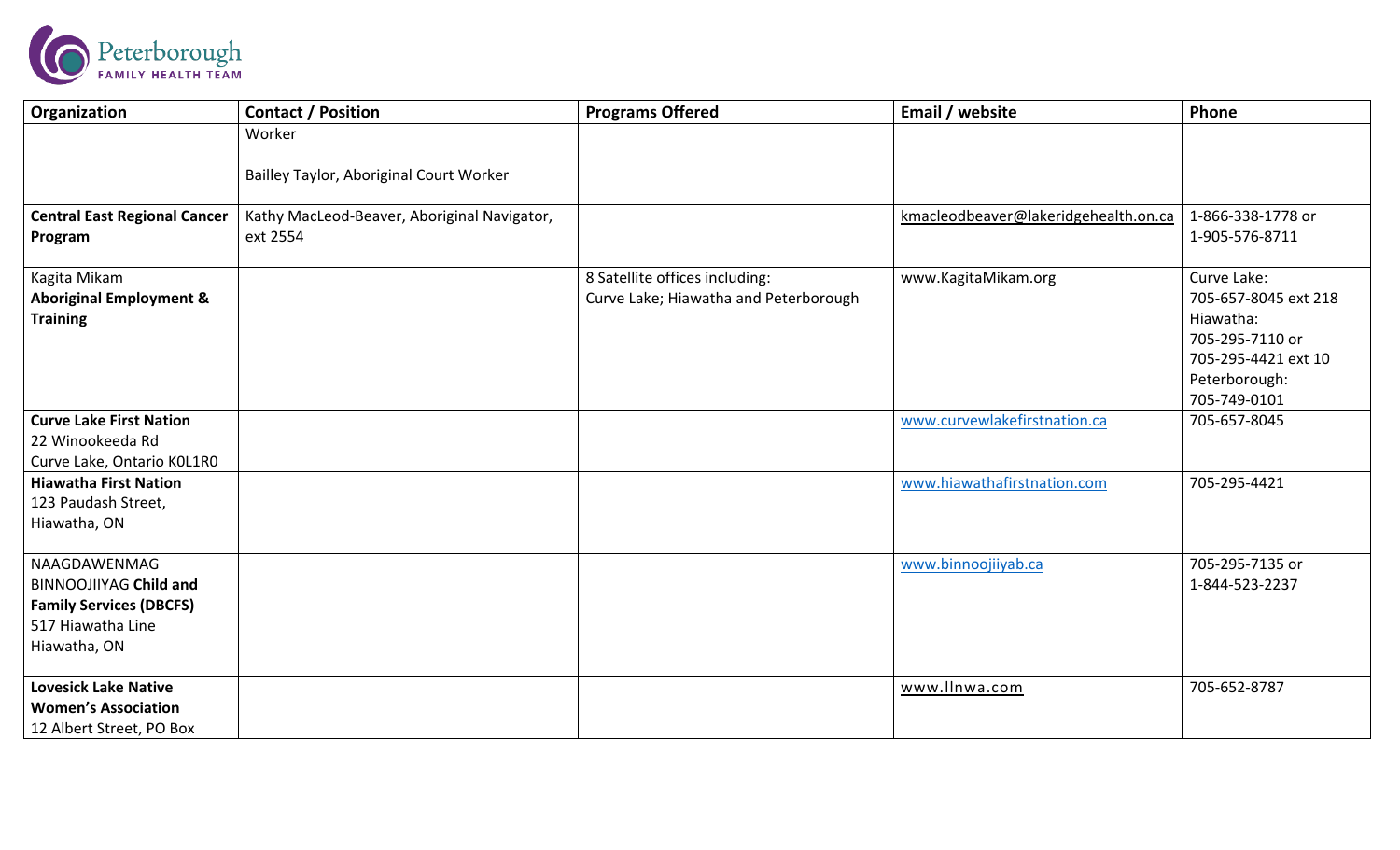

| Organization                       | <b>Contact / Position</b>                   | <b>Programs Offered</b>                      | Email / website  | Phone                 |
|------------------------------------|---------------------------------------------|----------------------------------------------|------------------|-----------------------|
| 1296 Lakefield, Ontario KOL        |                                             |                                              |                  |                       |
| 2H <sub>0</sub>                    |                                             |                                              |                  |                       |
|                                    |                                             |                                              |                  |                       |
| Anishnawbe Health Toronto,         |                                             |                                              | www. Aht.ca      | 1-416-657-0379        |
| Babishkhan Unit                    | Joe Hester, ED                              |                                              |                  |                       |
| 22 Vaughn Road                     |                                             |                                              | jhester@aht.ca   |                       |
|                                    | Jane Harrision, Primary Care Mgr.           |                                              |                  |                       |
|                                    |                                             |                                              | jharrison@aht.ca |                       |
|                                    | Chris Pike                                  |                                              |                  |                       |
|                                    | Concurrent Disorders Counsellor, Aboriginal |                                              |                  |                       |
|                                    | Mental Health & Addictions Program,         |                                              | cpike@aht.ca     |                       |
| <b>Traditional Healer</b>          | Audrey Caskanette                           |                                              |                  | 705-639-1257          |
|                                    |                                             |                                              |                  |                       |
| <b>Traditional Healer</b>          | Pete Keshane - Curve Lake                   |                                              |                  | <b>Contact Marcie</b> |
|                                    |                                             |                                              |                  | 705-657-2557          |
| <b>Truth and Reconciliation</b>    |                                             |                                              | www.trc.ca       | 1-888-872-5554 or     |
| <b>Commission of Canada</b>        |                                             |                                              |                  | 1-204-984-5915        |
| 1500-360 Main St                   |                                             |                                              | info@trc.ca      |                       |
| Winnipeg, Manitoba R3C 3Z3         |                                             |                                              |                  |                       |
|                                    |                                             |                                              |                  |                       |
| <b>Southern Ontario Aboriginal</b> |                                             | Programs and services focusing on the        | www.soadi.ca     | 1-613-697-6604        |
| Diabetes Initiative - East         |                                             | education, prevention, and management of     |                  |                       |
| Region                             |                                             | diabetes in Indigenous communities, both     | fwweast@soadi.ca |                       |
| Curve Lake                         |                                             | on and off-reserve                           |                  |                       |
|                                    |                                             |                                              |                  |                       |
|                                    |                                             | Focuses on the Mind (Family Wellness), the   |                  |                       |
|                                    |                                             | Body (Circle of Care) and the Spirit         |                  |                       |
|                                    |                                             | (Traditional Knowledge) * includes coaching  |                  |                       |
|                                    |                                             | and workshops for service providers, as well |                  |                       |
|                                    |                                             | as webinars and resources                    |                  |                       |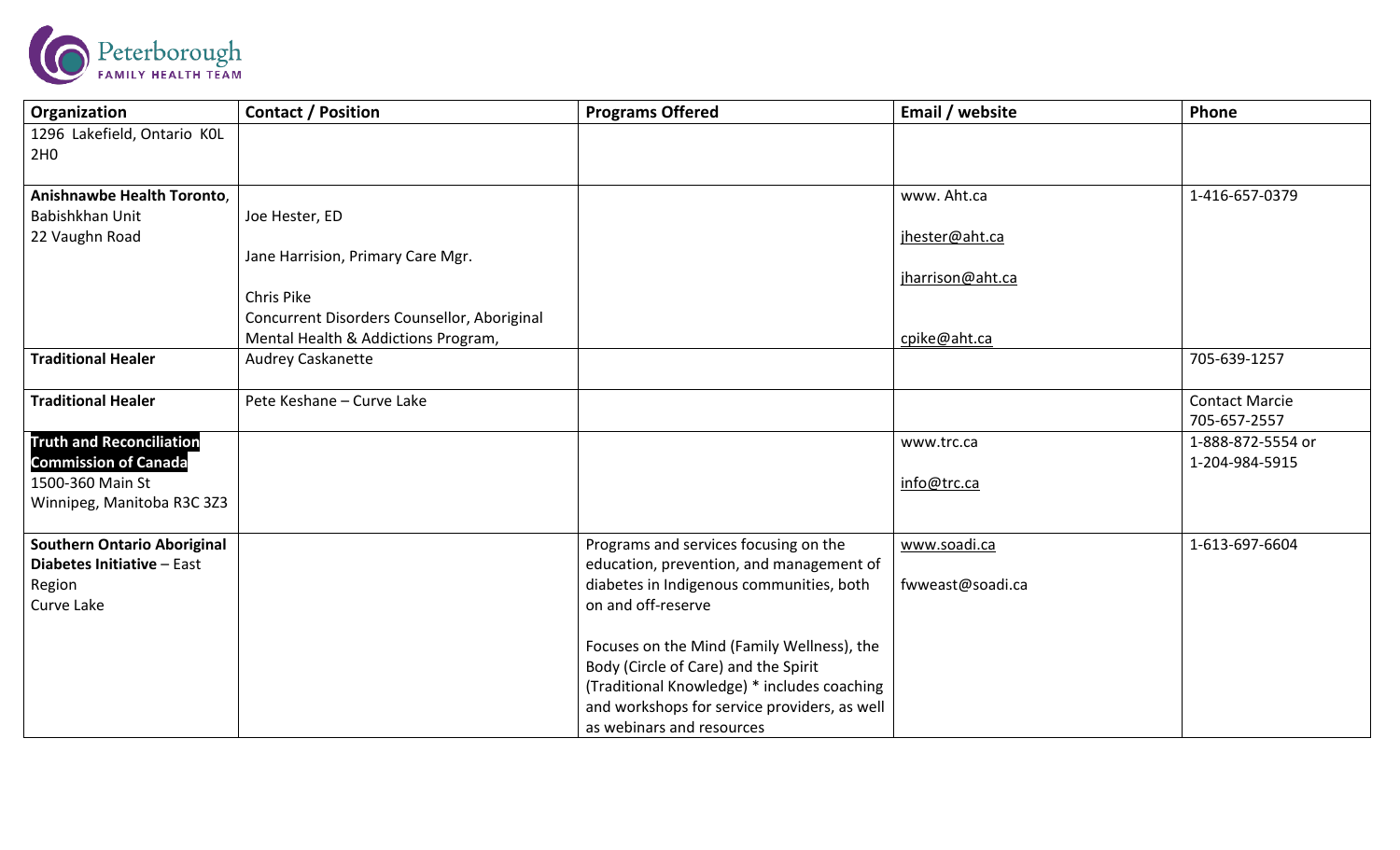

| Organization                      | <b>Contact / Position</b>                       | <b>Programs Offered</b>                       | Email / website                       | Phone                   |
|-----------------------------------|-------------------------------------------------|-----------------------------------------------|---------------------------------------|-------------------------|
| <b>Ontario Aboriginal Housing</b> |                                                 |                                               | http://www.ontarioaboriginalhousing.c | Telephone: 705-742-     |
| <b>Services</b>                   |                                                 | Ontario Aboriginal Housing Services is a      | a/properties/peterborough/            | 5698                    |
| Southeastern Ontario              | Rhonda Smith, CIHCM                             | corporation with a mandate to provide safe    |                                       | Toll Free: 844-742-5698 |
| 721 Monaghan Road,                | Property Manager,                               | and affordable housing to urban and rural     | Email: rsmith@oahssc.ca               | Fax: 705-742-7073       |
| Peterborough, ON K9J 0J7          |                                                 | First Nation, Inuit and Métis people living   |                                       |                         |
|                                   | Trish Schneider, CIHCM                          | off-Reserve in Ontario. Our vision is to lead | Email: tschneider@oahssc.ca           |                         |
|                                   | Property Administrator Assistant                | the design, development and delivery of a     |                                       |                         |
|                                   |                                                 | sustainable and culturally appropriate        |                                       |                         |
|                                   | Karen Watts                                     | continuum of housing that promotes            | Email: kwatts@oahssc.ca               |                         |
|                                   | <b>Client Services and Building Coordinator</b> | excellence in the community and               |                                       |                         |
|                                   |                                                 | organizational infrastructures.               |                                       |                         |
|                                   | Tara Drury                                      |                                               |                                       |                         |
|                                   | <b>Client Services and Building Coordinator</b> |                                               | Email: tdrury@oahssc.ca               |                         |
|                                   |                                                 |                                               |                                       |                         |
|                                   | Andrew Casey                                    |                                               | Email: andrew@oahssc.ca               |                         |
|                                   | <b>Client Services and Building Coordinator</b> |                                               |                                       |                         |
|                                   |                                                 |                                               |                                       |                         |
|                                   | Cory Smith                                      |                                               | Email: cory@oahssc.ca                 |                         |
|                                   | <b>Client Services and Building Coordinator</b> |                                               |                                       |                         |
|                                   |                                                 |                                               |                                       |                         |
|                                   |                                                 |                                               |                                       |                         |